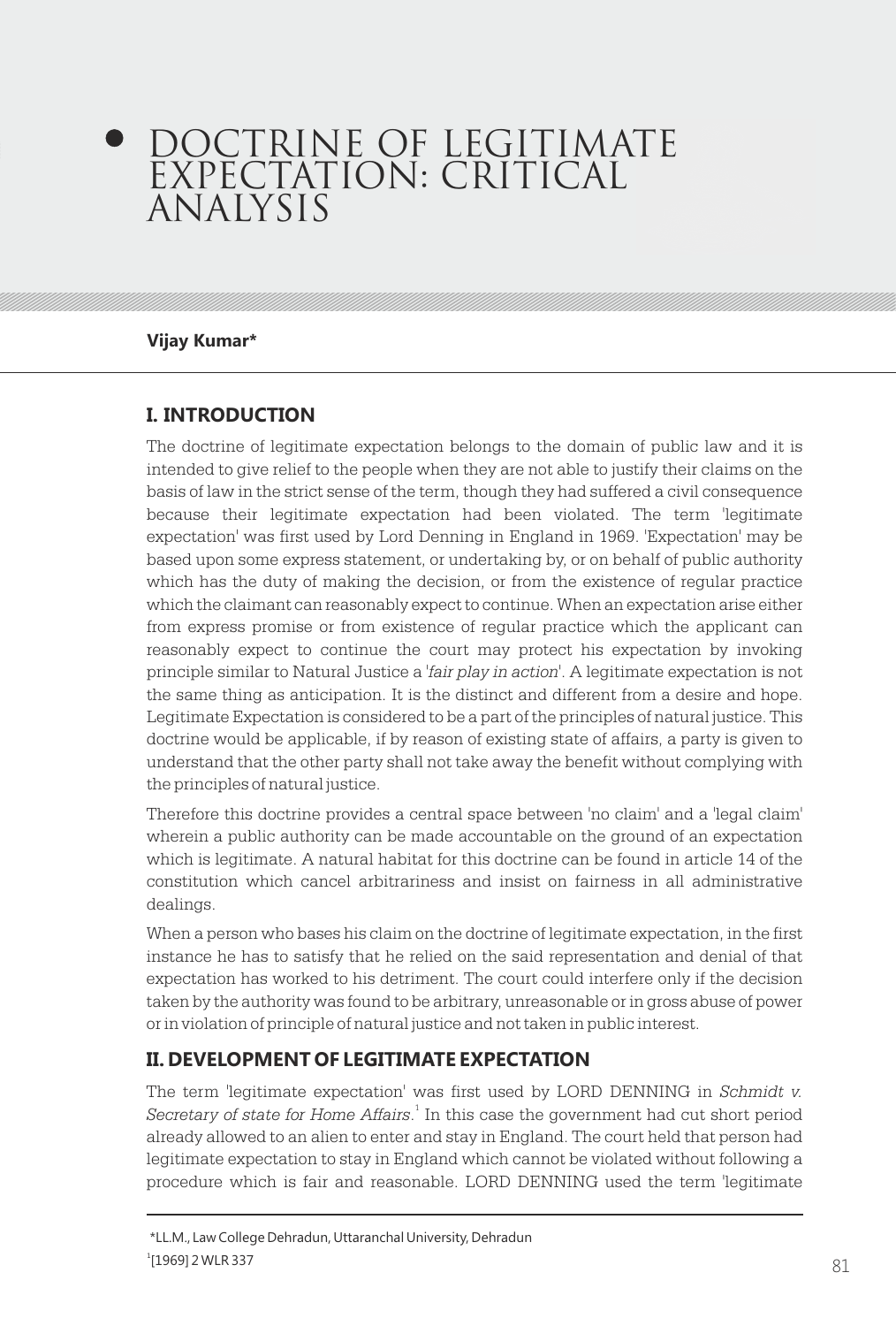7(1) DLR (2015)

expectation' as an alternative expression to the word 'right'. However, In *Breen v. Amalgamated Engineering Union*<sup>2</sup> the doctrine of legitimate expectation found its legitimate place. In this case the District Committee of a trade union had refused to endorse a member's election as shop steward. The court held that, if a person claims a privilege he can be turned away without hearing but here a person has something more than a mere privilege; a legitimate expectation that his election would be approved unless there are relevant reason for not doing so, therefore the natural justice principles are attracted to the case in order to ensure fairness.

In the case of *A.G. of Hongkong v. Ng. Yuen Shieu<sup>3</sup>* , there was an announcement by the authority that while examining the case of illegal immigration each case would be decided on its merits and therefore, removal cannot be passed without fair hearing. The Privy Council in this case quashed the removal order passed by Hongkong Immigration Authority without notice and hearing also held that there is a violation of the legitimate expectation of immigrant based on announcement. The concept of natural justice in U.K. has been developed in the context of reasonableness with the development of new trends of natural justice. It has been held that duty of consultation may arise from a legitimate expectation of consultation aroused by a promise or by an established practice of consultation.<sup>4</sup> Though the doctrine as evolved in England is still in an evolutionary stage yet one thing in certain that it is an equity doctrine and therefore, the benefit of doctrine cannot be claimed as a matter of course. It is a flexible doctrine which can be molded to suit the requirements of each individual case.

In India, the Supreme Court has developed this doctrine in order to check the arbitrary power exercised by administrative authorities. In a private law a person can approach the court only when his right based on statute or contract is violated but in public law, the rule of *locus standi* is relaxed by the Doctrine of Legitimate Expectation that it allows standing before the court when legitimate expectation from a public authority is not fulfilled. So, the administrative authority could be made accountable on the ground of an expectation which is legitimate but not fulfilled by the authority.

This doctrine is a part of 'Principle of Natural Justice' and anyone could not be deprived of his expectation without following the principle of natural justice. Legitimate Expectation is the creativity of the judiciary, although this doctrine has natural habitat in the Article 14 of the Constitution which very much dislike the arbitrariness and insist on fairness in administrative dealings. The protection of Article 14 is always available to the arbitrary action of state. Thus, the 'doctrine of legitimate expectation' is applied to check the administrative authorities from violating the legitimate expectation of the people and on second face compelled the administrative bodies to fulfill the legitimate expectation of the people. It is the capacity of the apex court to import legal doctrines and to plant them in different environment and judicial ecosystem and to make them flourish. In India the first reference to this doctrine is found in the case:

*5* In *State of Kerala v. K.G. Madhavan Pillai* the government had issued a sanction to the respondent to open a new un-aided school to upgrade the existence ones. However after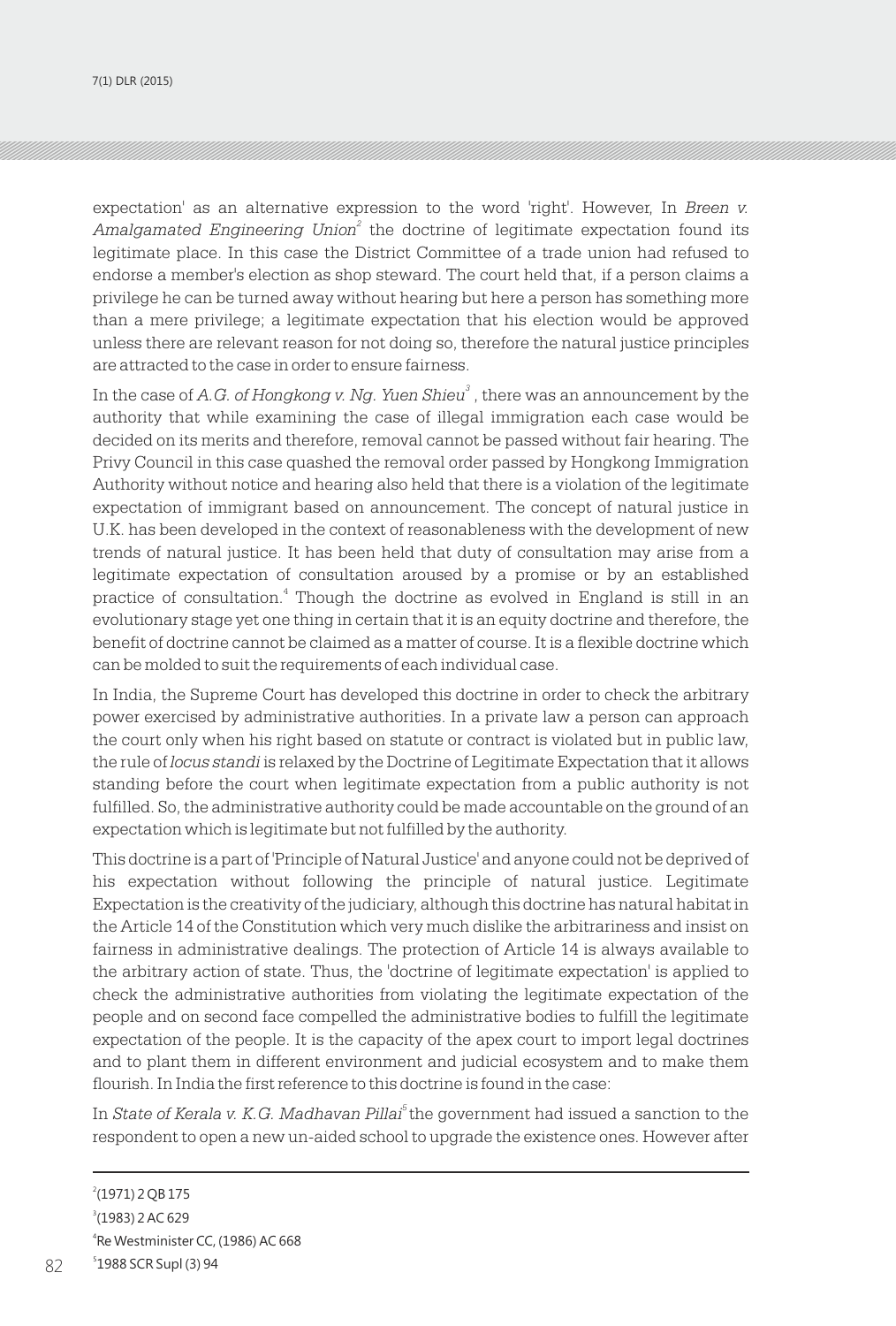fifteen days direction was issued to keep the sanction in suspension. The court held that the sanction order, created legitimate expectation in the respondents which was violated by the second order without following the 'principle of natural justice'.In the leading case of *Navjyoti Co-operative Group Housing Society v. Union of India* $^{\circ}\,$  *in this* case the development authority without notice and hearing had changed the order of priority for the allotment of land to co-operative societies from *serial number of registration to the date of approval of list of members*. The court quash the order on the ground of violation of legitimate expectation and held that where a person enjoying certain benefits or advantage under old policy of government, derive a legitimate expectation even though they may not have any legal right under private law.

*7* In *Food Corporation of India* v. *Kamdhenu Cattle Feed Industries* the court held that legitimate expectation cannot be claimed if hearing was given. The court observed that that the concept of Legitimate Expectation has now gained importance in administrative law as a component of natural justice, non- arbitrariness and rule of law. In *Union of India v. Hindustan Development Corporation*,<sup>8</sup> in the absence of any fixed procedure for fixing price and quantity for the supply of food-grains, the Government adopted a dual price system that was lower price for big suppliers and higher price for small suppliers in the public interest in order to break the cartel (agreement to fix price). The court held that there is no denial of legitimate expectation as it is not based on any *9* law, custom or past practice. In *Supreme Court Advocate-on- Record v. Union of India ,* the Supreme court held that in recommending appointment to the Supreme court, due consideration of every legitimate expectation has to be observed by the Chief Justice of India.[Just as a High court Judge at the time of his initial appointment has the legitimate expectation to become Chief Justice of High court in his turn in ordinary course, he has the legitimate expectation to be considered for appointment to the Supreme court in his turn according to his seniority.]

## **II. CONDITIONS WHEN DOCTRINE OF LEGITIMATE EXPECTATION CLAIMED**

On a general note the doctrine of legitimate expectation may arise or claimed; if there is an express promise held out or representation made by a public authority; or because of the existence of past practice which the claimant can reasonably expect to continue; and Such promise or representation is clear and unambiguous.

Lord Denning propounded the view in *Schmidt v. Secretary of State for Home Affairs*<sup>10</sup> that an administrative authority should give a hearing when a person's liability, interest or even some legitimate expectation is being affected. If a person has some legitimate expectation, it would not be fair to deprive him without hearing what he was to say.

*<sup>11</sup>* First time Lord Diplock in *Council of Civil Service Unions v. Minister for the Civil Service*

 (1992) 4 SCC 499 AIR 1993 SC 1601 AIR 1994 SC 988 AIR 1994 SC 268 1969) 2 WLR 337 1985 AC 374  $1985 \text{ AC } 374$  83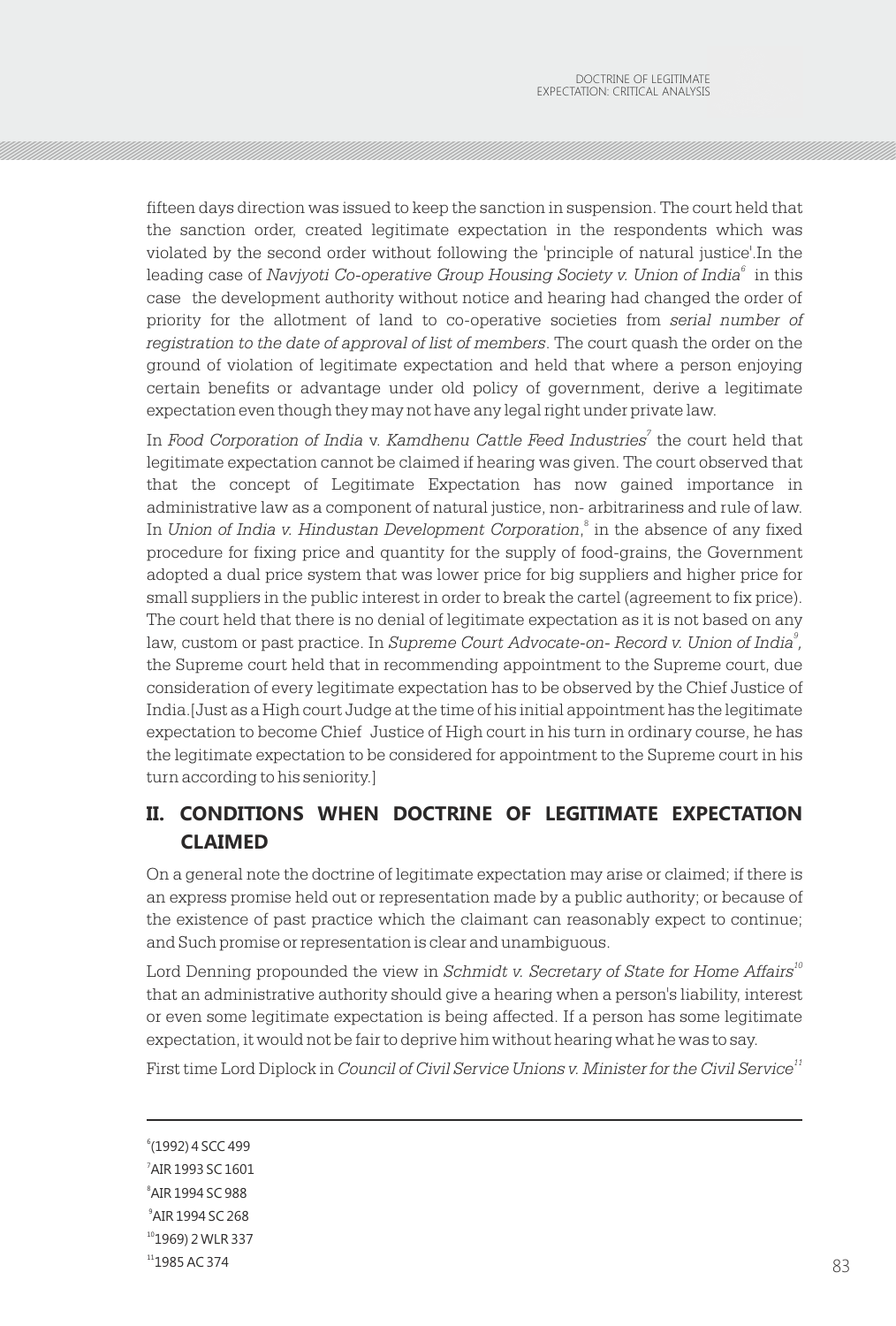laid down two conditions, when the legitimate expectation arises. He observed that, the decision of the administrative authority affect the person by depriving him of some benefit or advantage which either; (i) a person had been permitted by the decisionmaker to enjoy and which he can legitimately expect to be permitted to continue to do until there has been communicated to him some rational grounds for withdrawing it on which he has been given an opportunity to comment; or (ii) he has received assurance from decision-maker that the benefit and advantages given will not be withdrawn without giving him an opportunity for advancing the reason for contending the benefit or advantage, that they should not be withdrawn.

In Re Liverpool Taxi Owners Association<sup>12</sup> it was proved that legitimate expectation may arise from express promise made by a public authority. In this case it was held that though determining the numbers of taxi cabs license to be issued was a purely a policy matter yet the corporation should have acted fairly having due regard to the conflicting interests. The city corporation was bound to give a hearing to the association before *<sup>13</sup>* deciding to increase the cab license beyond 300. In *R v. Home Secretary Exp. Ruddock* it was held that where there was a published criterion for regulating the case of telephone tapping it created a legitimate expectation that criteria would be properly observed and court may enforce the criteria if it was violated without any published change in policy.

## **III. WHEN DOCTRINE OF LEGITIMATE EXPECTATION CANNOT BE CLAIMED**

The doctrine of legitimate expectation has its limitations; it has procedural impact and has no substantive impact. In *Attorney General for New South Wales v. Quinn*<sup>14</sup>, one stipendiary Magistrate in charge of Court of petty session, that court was replaced by local court by an Act of legislature but the Magistrate was not appointed under new system. That action was challenged but the Court dismissed the claim observing that if substantive protection is to be accorded to legitimate expectations, it would result in interference with administrative action on merits which is not permissible.

In *R. v. Ministry of Agriculture, fisheries and food, exp Jaderow Ltd.,* <sup>15</sup> under a new policy, conditions were imposed on fishing licenses. The said action was challenged contending that new policy was against the legitimate expectation, but the Court rejected the argument and held that the doctrine of legitimate expectation can not preclude legislation. Likewise, in *Srinivasa Theatre v. Govt. of Tamil Nadu<sup>16</sup> the method* of taxation was changed by an amendment in provisions of the Tamil Nadu Entertainment Tax Act, 1939. The validity of amendment was challenged that it was against the legitimate expectation of law in force prior to the amendment. The Supreme Court rejected the argument and followed the Council of Civil Service Unions (CCSU) case, held that a legislation cannot be invalidated on the basis that it offends the legitimate expectation of the person affected thereby. So the doctrine of legitimate

<sup>&</sup>lt;sup>12</sup>(1972) 2 AII ER 589

<sup>13</sup>(1988) 1 WLR 972 (HL)

<sup>14</sup>(1990) 64 Aust LJR 327

<sup>15</sup>(1991) I AII ER 4I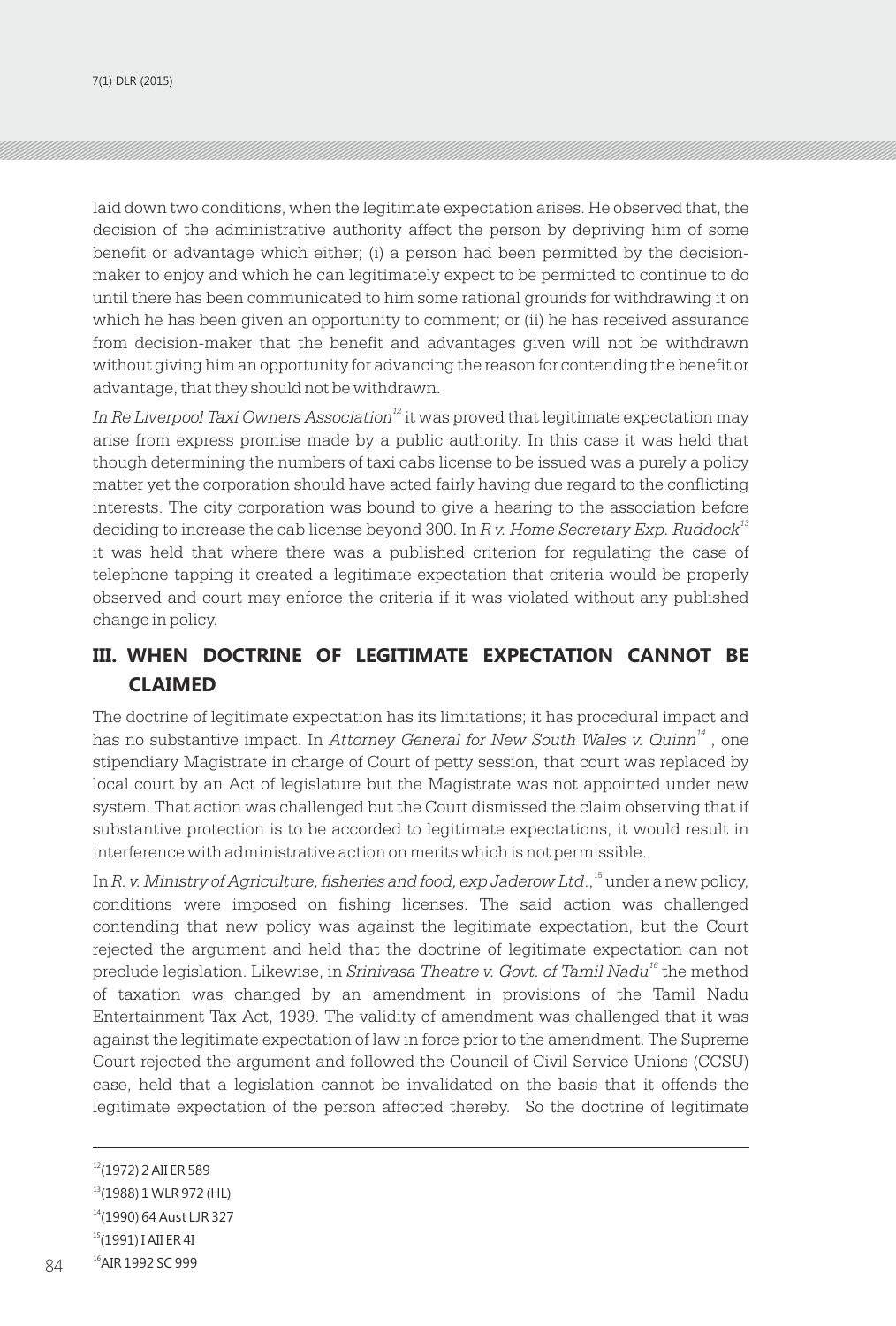expectation cannot be claimed if it is against the public policy or security of the state.

Again in *State of Himachal Pradesh v. Kailash Chand Mahajan<sup>17</sup>the age of* superannuation was provided by an amended act which was challenged and contended that when appointment was made by fixing a tenure, there was a right to continue and the legitimate expectation would apply, but the Court rejected the argument and observed that a legislation could not be prevented by legitimate expectation.

In Ram *Pravesh Singh v. State of Bihar*<sup>18</sup> The Supreme court held that legitimate expectation is not a legal right; it is an expectation of a benefit, relief or remedy that may ordinarily flow from a promise or an established practice. The Supreme Court observed the 'Established practice' refers to a regular, consistent predictable and certain conduct. In *Confederation of Ex-serviceman Association v. Union of India*<sup>19</sup> The Supreme Court observed that, a person is said to have a legitimate expectation of a particular treatment if any representation or promise is made by an authority either expressly or impliedly or if there is regular or consistent practice by the authority. On the question that can Legitimate Expectation be postponed by the administrative authorities for an indefinite period on the ground of any future proposed plan or change of policy which has not yet come into existence? In *T. Vijayalakshmi v. Town Planning Member<sup>20</sup> the Supreme Court* held that the administrative authority cannot postpone the decision on any right for indefinite period. The decision must be taken within reasonable time or statutory time limit. The right of parties must be decided on existing laws and cannot be postponed on the ground of any proposed future law or change in policy.

#### **IV. CRITICISM OF DOCTRINE OF LEGITIMATE EXPECTATION**

The doctrines of legitimate expectation as an equity doctrine are not rigid and operate only in area where the injustice is clearly visible or understandable. It enforces certain public morality in all public dealings. This doctrine as a part of equity has very weak application to correct the injustice because it depends on the clear visibility of the injustice. Although it has habitat in the Article 14 of the constitution however, it is the last and least recourse to correct the injustice. Consideration of public interest would disadvantage this doctrine application. The Supreme Court in recent decision, speaking through J. PASSAYAT, held that a Government promise cannot be enforced on the ground of legitimate expectation. Doctrine can be applied only if decision is not arbitrary or unreasonable and is taken in public interest. The court further

explained that if promise is a question of policy, even then the court cannot interfere unless it is irrational, perverse or one which is no reasonable man could have made. A legitimate expectation without anything more cannot give a right, same as in manifestos of political parties do not attract the Legitimate Expectation.<sup>21</sup>

#### **V. CONCLUSION**

The 'doctrine of legitimate expectation' emerged as an important concept and the latest recruit in the various concepts by the court to review an administrative action. The root

<sup>17</sup>AIR 1992 SC 1277

<sup>18</sup>(2006) 8 SCC 381

 $19$ (2006) SC 513

<sup>&</sup>lt;sup>20</sup> AIR 2007 SC 25

<sup>&</sup>lt;sup>21</sup> The Hindu, 19<sup>th</sup> April 2008, at 13  $\lq$ The Hindu,19" April 2008, at 13  $\lq$